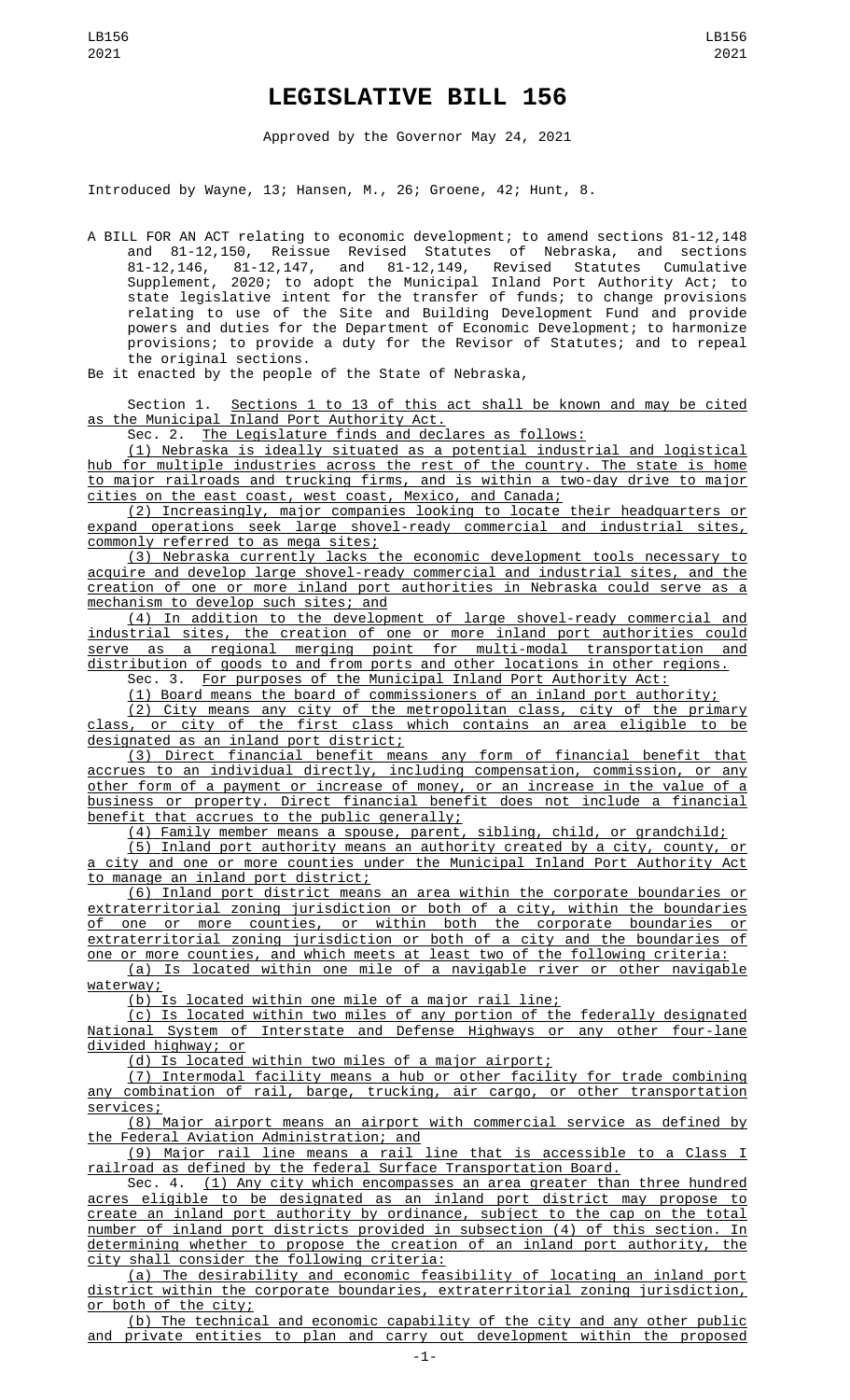(c) The strategic location of the proposed inland port district in proximity to existing and potential transportation infrastructure that is conducive to facilitating regional, national, and international trade and the businesses and facilities that promote and complement such trade;

(d) The potential impact that development of the proposed inland port district will have on the immediate area; and

(e) The regional and statewide economic impact of development of the proposed inland port district.

(2) Any city and one or more counties in which a city of the metropolitan class, city of the primary class, or city of the first class is located, or in which the extraterritorial zoning jurisdiction of such city is located, which encompass an area greater than three hundred acres eligible to be designated as an inland port district may enter into an agreement pursuant to the Interlocal Cooperation Act to propose joint creation of an inland port authority, subject to the cap on the total number of inland port districts provided in subsection (4) of this section. In determining whether to propose the creation of an inland port authority, the city and counties shall consider the following criteria:

(a) The desirability and economic feasibility of locating an inland port district within the corporate boundaries or extraterritorial zoning jurisdiction or both of the city, or within both the corporate boundaries or extraterritorial zoning jurisdiction or both of a city and the boundaries of one or more counties;

(b) The technical and economic capability of the city and county or counties and any other public and private entities to plan and carry out development within the proposed inland port district;

(c) The strategic location of the proposed inland port district in proximity to existing and potential transportation infrastructure that is<br>conducive to facilitating regional, national, and international trade and the conducive to facilitating regional, national, and international trade and businesses and facilities that promote and complement such trade;

(d) The potential impact that development of the proposed inland port district will have on the immediate area; and

(e) The regional and statewide economic impact of development of the proposed inland port district.

(3) Any county with a population greater than twenty thousand inhabitants according to the most recent federal census or the most recent revised certified count by the United States Bureau of the Census which encompasses an area greater than three hundred acres eligible to be designated as an inland port district may propose to create an inland port authority by resolution, subject to the cap on the total number of inland port districts provided in subsection (4) of this section. In determining whether to propose the creation of an inland port authority, the county shall consider the following criteria: (a) The desirability and economic feasibility of locating an inland port

district within the county;

(b) The technical and economic capability of the county and any other public or private entities to plan and carry out development within the proposed inland port district;

(c) The strategic location of the proposed inland port district in proximity to existing and potential transportation infrastructure that is conducive to facilitating regional, national, and international trade and the businesses and facilities that promote and complement such trade;

(d) The potential impact that development of the proposed inland port district will have on the immediate area; and

(e) The regional and statewide economic impact of development of the proposed inland port district.

(4) No more than five inland port districts may be designated statewide. No inland port authority shall designate more than one inland port district, and no inland port authority may be created without also designating an inland port district.

(5) Following the adoption of an ordinance, resolution, or execution of an agreement pursuant to the Interlocal Cooperation Act proposing creation of an inland port authority, the city clerk or county clerk shall transmit a copy of such ordinance, resolution, or agreement to the Department of Economic Development. Upon receipt of such ordinance, resolution, or agreement, the department shall evaluate the proposed inland port authority to determine whether the proposal meets the criteria in subsection (1), (2), or (3) of this section, whichever is applicable. Upon a determination that the proposed inland port authority sufficiently meets such criteria, the Director of Economic Development shall certify to the city clerk or county clerk whether the proposed creation of such inland port authority exceeds the cap on the total number of inland port districts pursuant to subsection (4) of this section. If the proposed inland port authority sufficiently meets such criteria and does not exceed such cap, the inland port authority shall be deemed created. If the proposed inland port authority does not sufficiently meet such criteria or exceeds such cap, the city shall repeal such ordinance, the county shall repeal such resolution, or the city and county or counties shall rescind such agreement and the proposed inland port authority shall not be created.

Sec. 5. (1) The city council of any city which has created an inland port authority pursuant to subsection (1) of section 4 of this act shall designate what areas within the corporate limits, extraterritorial zoning jurisdiction, or both of the city shall comprise the inland port district, subject to the limitations of the Municipal Inland Port Authority Act. The boundaries of any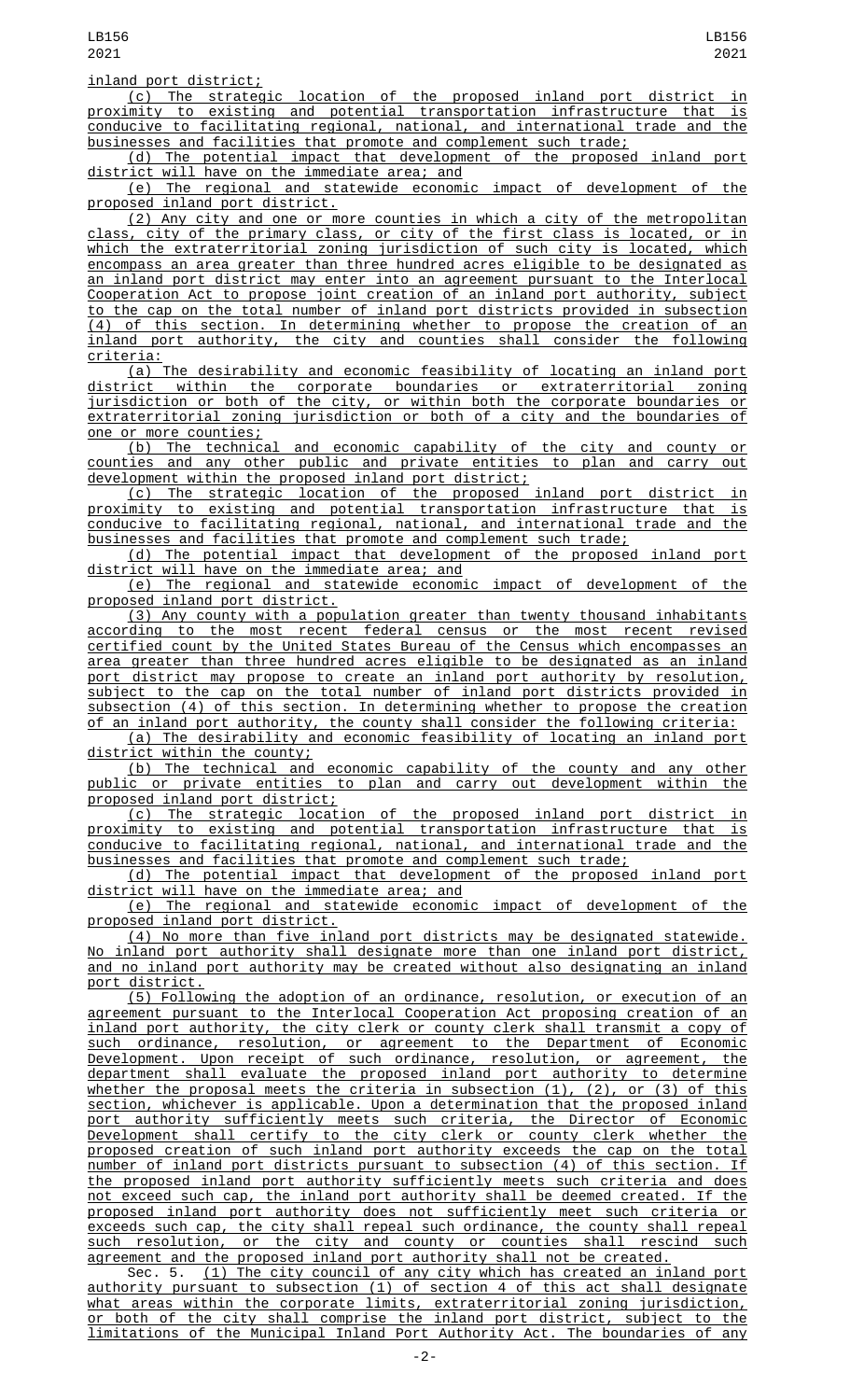inland port district shall be filed with the city clerk and shall become effective upon approval of the city council. The city council may from time to time enlarge or reduce the area comprising any inland port district, except that such district shall not be reduced to an area less than three hundred acres. Any change of boundaries shall be filed with the city clerk and become effective upon such filing.

(2) The city council of any city and county board or boards of any county or counties which have created an inland port authority pursuant to subsection (2) of section 4 of this act shall designate what areas within the corporate limits, extraterritorial zoning jurisdiction, or both of the city or within the county or counties shall comprise the inland port district, subject to the limitations of the Municipal Inland Port Authority Act. The boundaries of any inland port district shall be filed with the city clerk and the county clerk or clerks and shall become effective upon approval of the city council and the county board or boards. The city council and the county board or boards may from time to time enlarge or reduce the area comprising any inland port district, except that such district shall not be reduced to an area less than three hundred acres. Any change of boundaries shall be filed with the city clerk and the county clerk or clerks and become effective upon such filing.

(3) The county board of any county which has created an inland port authority pursuant to subsection (3) of section 4 of this act shall designate what areas within the county shall comprise the inland port district, subject to the limitations of the Municipal Inland Port Authority Act. The boundaries of any inland port district shall be filed with the county clerk and shall become effective upon approval of the county board. The county board may from time to time enlarge or reduce the area comprising any inland port district, except that such district shall not be reduced to an area less than three hundred acres. Any change of boundaries shall be filed with the county clerk and become effective upon such filing.

Sec. 6. (1) An inland port authority shall have the power to:

(a) Plan, facilitate, and develop the inland port district in conjunction with the city, the county or counties, and other public and private entities, including the development of publicly-owned infrastructure and improvements within the inland port district;

(b) Engage in marketing and business recruitment activities and efforts to encourage and facilitate development of the inland port district;

(c) Apply for and take all other necessary actions for the establishment of a foreign trade zone, as provided under federal law, within the inland port district;

(d) Issue and sell revenue bonds as provided in section 8 of this act;

(e) Acquire, own, lease, sell, or otherwise dispose of interest in and to any real property and improvements located thereon, and in any personal property, and construct buildings and other structures necessary to fulfill the purposes of the inland port authority;

(f) Acquire rights-of-way and property of any kind or nature within the inland port district necessary for its purposes by purchase or negotiation;

(g) Enter into lease agreements for real or personal property, either as lessee or lessor;

(h) Sue and be sued in its own name;

(i) Enter into contracts and other instruments necessary, incidental, or convenient to the performance of its duties and the exercise of its powers, including, but not limited to, agreements under the Interlocal Cooperation Act with the city, the county or counties, or any other political subdivision of this or any other state;

(j) Borrow money from private lenders, from the state, or from the federal government as may be necessary for the operation and work of the inland port authority;

(k) Accept appropriations, including funds transferred by the Legislature pursuant to section 81-12,146, contributions, gifts, grants, or loans from the United States, the State of Nebraska, political subdivisions, or other public and private agencies, individuals, partnerships, or corporations;

(l) Employ such managerial, engineering, legal, technical, clerical, accounting, advertising, administrative, or other assistance as may be deemed advisable, or to contract with independent contractors for any such assistance; (m) Adopt, alter, or repeal its own bylaws, rules, and regulations

governing the manner in which its business may be transacted, except that such bylaws, rules, and regulations shall not exceed the powers granted to the inland port authority by the Municipal Inland Port Authority Act;

(n) Enter into agreements with private operators or public entities for the joint development, redevelopment, reclamation, and other uses of property within the inland port district;

(o) Own and operate an intermodal facility and other publicly-owned infrastructure and improvements within the boundaries of the inland port district; and

(p) Establish and charge fees to businesses and customers utilizing the services offered by the inland port authority within the inland port district as required for the proper maintenance, development, operation, and administration of the inland port authority.

(2) An inland port authority shall neither possess nor exercise the power

of eminent domain.<br>Sec. 7. The State of Nebraska and any municipality, county, or other political subdivision of the state may, in its discretion, with or without consideration, transfer or cause to be transferred to any inland port authority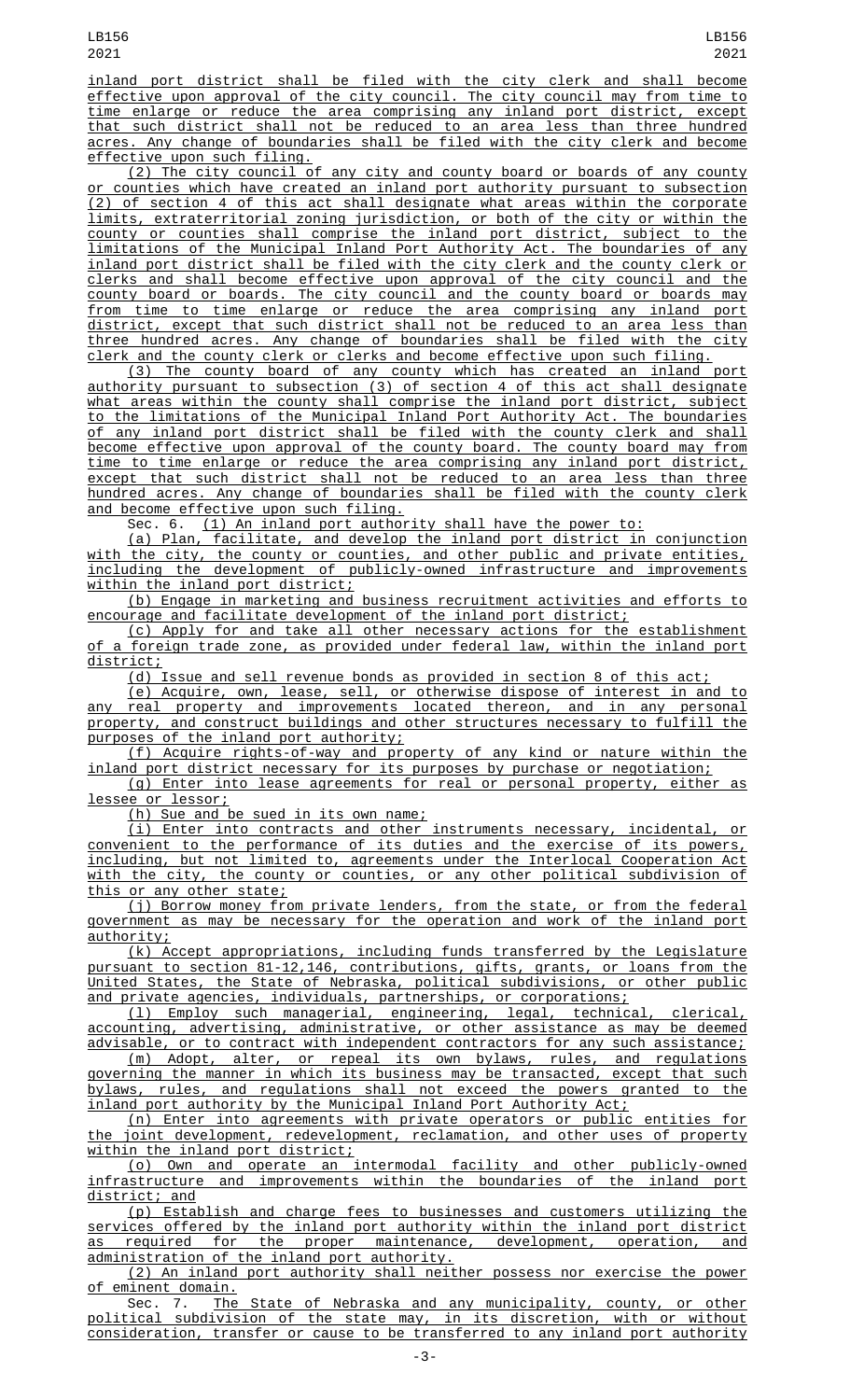or place in its possession or control, by lease or other contract or agreement, either for a limited period or in fee, any real property within its inland port district. Nothing in this section shall in any way impair, alter, or change any obligations of such entities, contractual or otherwise, existing prior to the effective date of this act.

Sec. 8. (1) An inland port authority created under the Municipal Inland Port Authority Act may issue and sell revenue bonds necessary to provide sufficient funds for achieving its purposes, including the construction of intermodal facilities, buildings, and infrastructure and the financing of port improvement projects, except that such authority shall not issue or sell general obligation bonds. An inland port authority may pledge any revenue derived from the sale or lease of property of such authority to the payment of such revenue bonds.

(2) The State of Nebraska shall not be liable for any bonds of any inland port authority. Any such bonds shall not be a debt of the state and shall contain on the faces thereof a statement to such effect.

(3) No commissioner of any board of any inland port authority or any other authorized person executing inland port authority bonds shall be personally liable on such bonds or be subject to any personal liability or accountability by reason of the issuance thereof.

Sec. 9. <u>No inland port authority shall be required to pay any taxes or</u> any assessments whatsoever to the State of Nebraska or to any political subdivision of the state, except for assessments under the Nebraska Workers' Compensation Act and any combined tax due or payments in lieu of contributions as required under the Employment Security Law. The bonds of every inland port authority and the income therefrom shall, at all times, be exempt from any taxes and any assessments, except for inheritance and gift taxes and taxes on

transfers.<br>Sec. 10. (1) An inland port authority shall be administered by the board which shall consist of:

(a) If created by a city of the metropolitan class, nine members;

(b) If created by a city of the primary class, seven members;

(c) If created by a city of the first class, five members;

(d) If jointly created by a city of the metropolitan class and one or more counties, eleven members;

(e) If jointly created by a city of the primary class and one or more counties, nine members;

(f) If jointly created by a city of the first class and one or more counties, seven members; or

(g) If created by a county, nine members.

(2) Upon the creation of an inland port authority under subsection (1) or (2) of section 4 of this act, the mayor of the city that created the authority, with the approval of the city council, and, if the authority is created under subsection (2) of section 4 of this act, with the approval of the county board or boards, shall appoint a board to govern the authority. Members of the board shall be residents of the city, or, if the authority is created under subsection (2) of section 4 of this act, members of the board shall be residents of the county or counties.

(3) Upon the creation of an inland port authority under subsection (3) of section 4 of this act, the chairperson of the county board, with the approval of the county board, shall appoint a board to govern the authority. Members of the board shall be residents of the county.

(4) The members of the board of any inland port authority created under section 4 of this act shall be appointed to staggered terms of four years in such a manner to ensure that the terms of no more than three members expire in any one year.

(5) Any vacancy on the board of an inland port authority shall be filled in the same manner as the vacating board member was appointed to serve the unexpired portion of the board member's term.

Sec. 11. (1) No individual may serve as a commissioner or an employee of an inland port authority if:

(a) The individual or a family member of the individual owns an interest in any real property located within the boundaries of the inland port district; or

(b) The individual or a family member of the individual owns an interest in, is directly affiliated with, or is an employee or officer of a private firm, company, or other entity that the individual reasonably believes is likely to:

(i) Participate in or receive a direct financial benefit from the development of the inland port district; or

(ii) Acquire an interest in any facility located within the inland port district.

(2) Before taking office as a commissioner or accepting employment with an inland port authority, an individual shall submit to the authority a statement verifying that the individual's service as a commissioner or an employee will not violate subsection (1) of this section.

(3) An individual shall not, at any time during the individual's service as a commissioner or an employee of an inland port authority, acquire or take any action to initiate, negotiate, or otherwise arrange for the acquisition of an interest in any real property located within the boundaries of the inland port district.

(4) A commissioner or an employee of an inland port authority shall not receive a direct financial benefit from the development of any real property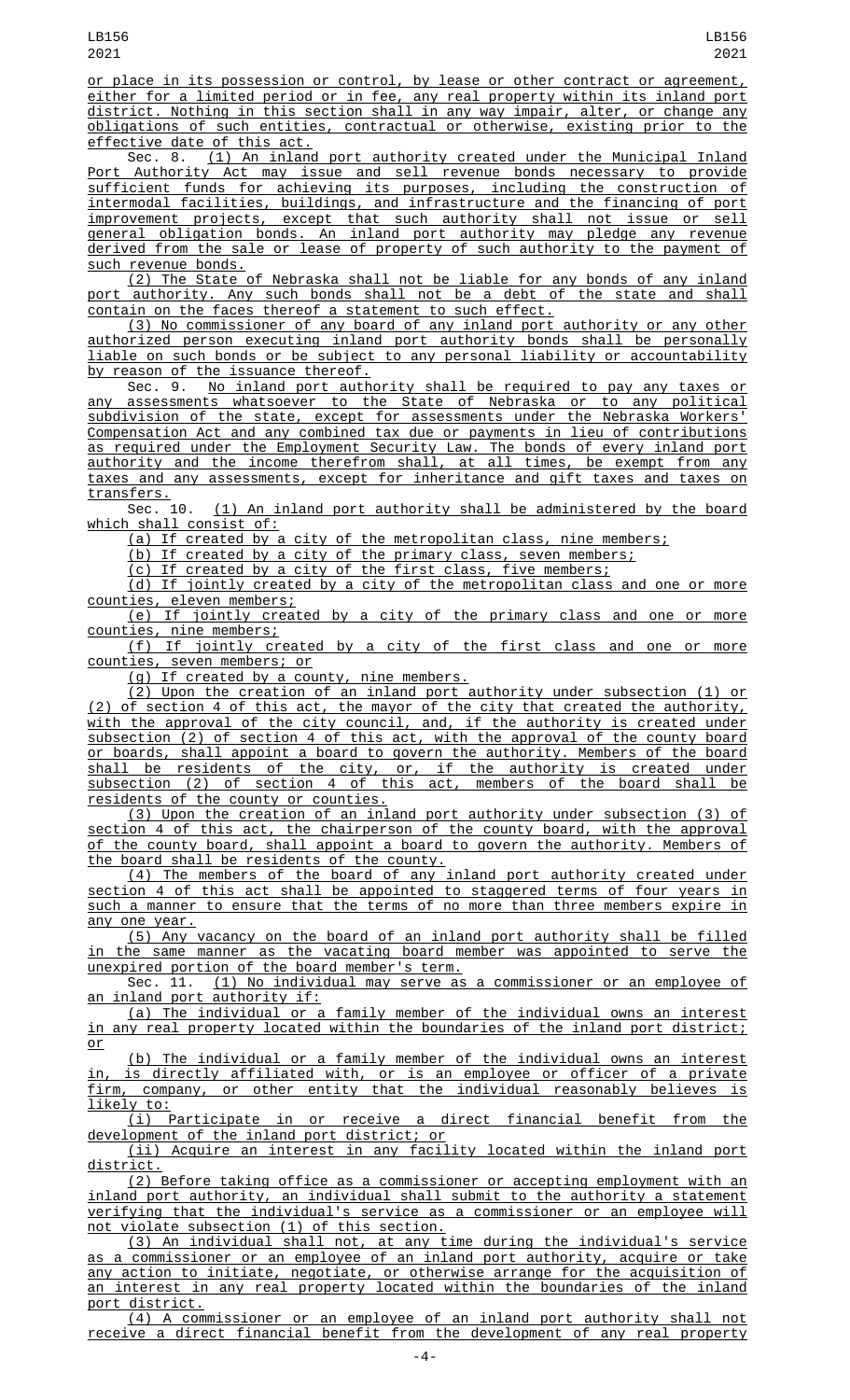located within the boundaries of the inland port district.

Sec. 12. <u>(1) The board shall cause minutes of meetings and a record to be</u> kept of all its proceedings. Meetings of the board shall be subject to the Open Meetings Act.

(2) An inland port authority's records and documents, except those which may be lawfully excluded, shall be considered public records for purposes of sections 84-712 to 84-712.09.

Sec. 13. (1) The city council of a city that created an inland port authority under subsection (1) of section 4 of this act or the county board of a county that created an inland port authority under subsection (3) of section 4 of this act may dissolve such inland port authority if such inland port authority has no outstanding obligations. The inland port authority shall be dissolved as of the date of approval by the city council or county board. All funds and other assets of the inland port authority shall be transferred upon dissolution to the city or county, as applicable.

(2) The city council of a city and the county board or boards of a county or counties that created an inland port authority under subsection (2) of section 4 of this act may dissolve such inland port authority if such inland port authority has no outstanding obligations. The inland port authority shall be dissolved as of the date of approval by the city council and the county board or boards. Upon dissolution, all funds and other assets of the inland port authority shall be transferred to the city or the county or counties as agreed upon by the city and county or counties.

Sec. 14. Section 81-12,146, Revised Statutes Cumulative Supplement, 2020, is amended to read:

81-12,146 <u>(1) </u>The Site and Building Development Fund is created. The fund shall receive money pursuant to section 76-903 and may include revenue from transfers by appropriations from the Legislature, grants, private contributions, repayment of loans, and all other sources. The Department of Economic Development, as part of its comprehensive business development strategy, shall administer the fund. Any money in the fund available for investment shall be invested by the state investment officer pursuant to the Nebraska Capital Expansion Act and the Nebraska State Funds Investment Act.

(2) It is the intent of the Legislature to transfer five million dollars from the General Fund to the Site and Building Development Fund for fiscal year 2022-23 and five million dollars from the General Fund to the Site and Building Development Fund for fiscal year 2023-24. Such money shall be placed in a subaccount of the Site and Building Development Fund and earmarked for use to fund large shovel-ready commercial and industrial sites developed under the Municipal Inland Port Authority Act.

Sec. 15. Section 81-12,147, Revised Statutes Cumulative Supplement, 2020, is amended to read:

81-12,147 (1) Except as provided in subsection (2) of this section, the The Department of Economic Development shall use the Site and Building Development Fund to finance loans, grants, subsidies, credit enhancements, and other financial assistance for industrial site and building development and for expenses of the department as appropriated by the Legislature for administering the fund. The following activities are eligible for assistance from the fund:

(a)  $(1)$  Grants or zero-interest loans to villages, cities, or counties to acquire land, infuse infrastructure, or otherwise make large sites and buildings ready for industrial development;

(b) (2) Matching funds for new construction, rehabilitation, or acquisition of land and buildings to assist villages, cities, and counties;

<u>(c)</u> <del>(3)</del> Technical assistance, design and finance services, and consultation for villages, cities, and counties for the preparation and creation of industrial-ready sites and buildings;

(d) (4) Loan guarantees for eligible projects;

(e) (5) Projects making industrial-ready sites and buildings more accessible to business and industry;

 $(f)$   $(6)$  Infrastructure projects necessary for the development of industrial-ready sites and buildings;

(g) (7) Projects that mitigate the economic impact of a closure or downsizing of a private-sector entity by making necessary improvements to buildings and infrastructure; and

(h) (8) Public and private sector initiatives that will improve the military value of military installations by making necessary improvements to buildings and infrastructure.

(2) The Department of Economic Development shall use the subaccount of the Site and Building Development Fund described in subsection (2) of section 81-12,146 to provide financial assistance to any inland port authority created under the Municipal Inland Port Authority Act to help finance large shovelready commercial and industrial sites developed under such act.

Sec. 16. Section 81-12,148, Reissue Revised Statutes of Nebraska, is

amended to read:<br>81-12,148 (1) Governmental subdivisions and Nebraska nonprofit organizations are eligible to receive assistance under the Site and Building Development Act. Any entity receiving assistance under the act shall provide, or cause to be provided, matching funds for the eligible activity in an amount determined by the Department of Economic Development, which amount shall be at least equal to one hundred percent of the amount of assistance provided by the Site and Building Development Fund. Nothing in the act shall be construed to allow individuals or businesses to receive direct loans from the fund.

(2) This section does not apply to any inland port authority receiving